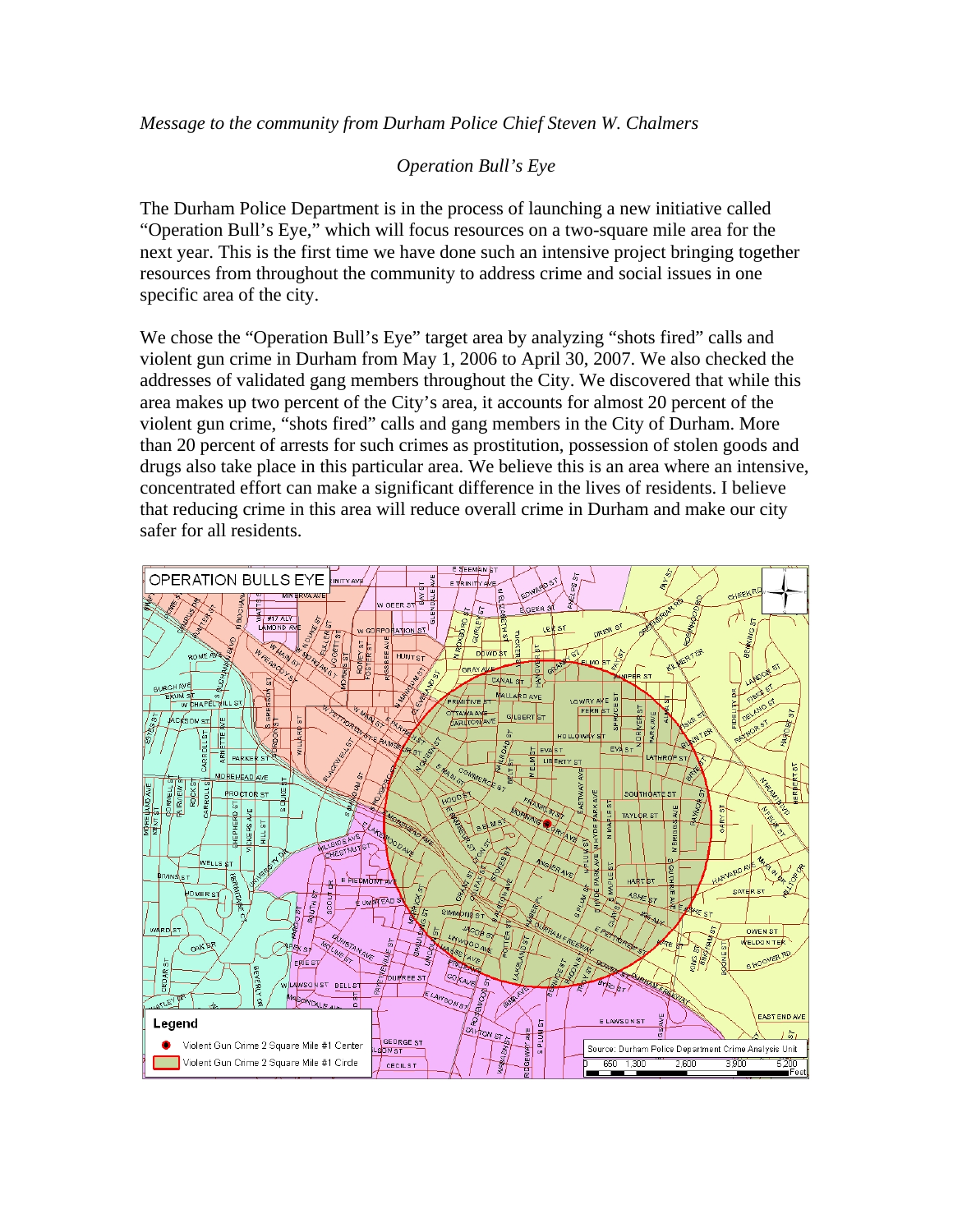In recent weeks, members of the Police Department have discussed this initiative in great detail with City department heads, leaders of the Partners Against Crime and North-East Central Durham groups, members of our Latino outreach initiative, the faith community, the Durham Crime Cabinet, the RBA (Results Based Accountability) Initiative and other organizations. We have gotten positive responses and commitments to partner with us in this initiative. Community involvement will be crucial in order for "Operation Bull's Eye" to be successful.

Our primary goal is to improve the perception of safety in the target area while reducing violent, property and juvenile crimes. We will also be employing prevention and intervention strategies to target the social issues such as poverty, unemployment and underemployment, substandard housing and lack of education. The Police Department is committed to using aggressive enforcement, community outreach and education in this area.

We anticipate that it will cost approximately \$225,000 to maintain a visible police presence in this area for the next year. We will use overtime funds as well as part of a federal grant to pay for supplemental officers. These officers will work varying schedules, which will be periodically adjusted to meet the needs of the community.

Officers have already started going door-to-door to the more than 3,400 addresses in the target area to provide residents with bilingual information about "Operation Bull's Eye." We are also providing residents with a list of telephone numbers for the Durham Police Department and other agencies that deal with quality of life issues, crime prevention information and brochures about some of our programs. The officers are talking to residents to find out about their concerns and to urge them to become actively involved in this initiative.

Starting next week, officers from several police divisions will be conducting covert and overt operations in the target area to reduce crime. Officers will also be highly visible while doing license checkpoints, serving warrants and responding to calls.

During the upcoming year we will be working with the Salvation Army and John Avery Boys and Girls Clubs to provide more programs for youths. Officers will be doing streetlight assessments to improve lighting in the area and they will start Park Watch and Neighborhood Watch programs throughout this area. We will be working closely with members of our Latino outreach initiative to address the issues of this area's Latino residents. We will also partner with the N.C. Division of Community Corrections to monitor juvenile and adult probationers in this area. These are just a few of the programs and partnerships that will be a part of "Operation Bull's Eye."

I want to assure the community that the focus on this initiative will not take away from crime-fighting efforts in other parts of the city. Patrol officers will still be available to answer 911 calls and we will continue to serve all residents of Durham with pride and professionalism.